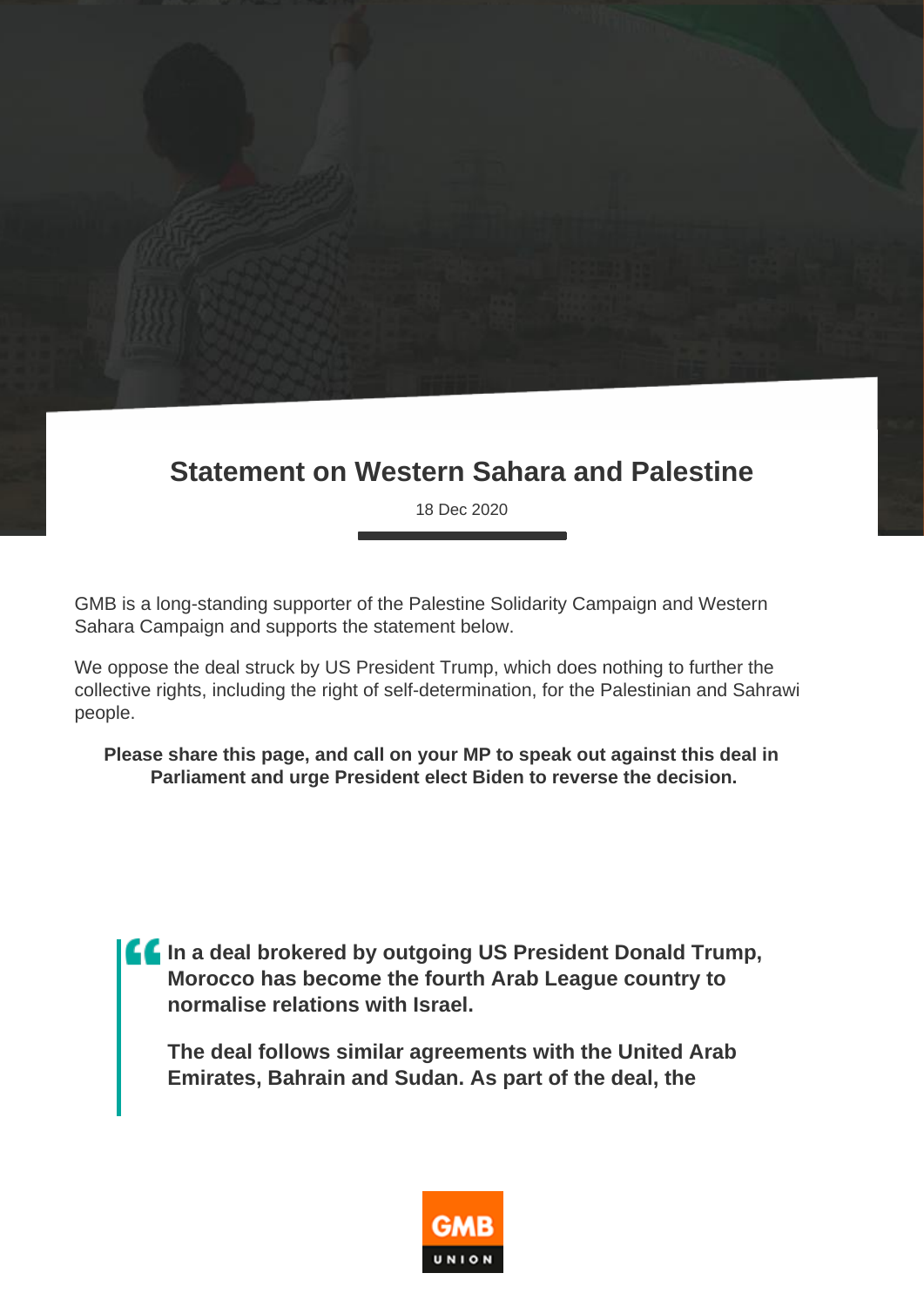**Let United States has agreed to recognise Morocco's claims of sovereignty over occupied Western Sahara.**

**This deal between occupiers is nothing to celebrate. It undermines international law and successive UN resolutions, and does nothing to bring the realisation of the core collective rights of the Palestinian and the Sahrawi people closer.**

**Instead, Israel is being rewarded with enhanced diplomatic and trade relations, despite continuing to flout international law through its ongoing occupation and colonisation of Palestinian land.**

**This includes through the ongoing expansion of illegal Israeli settlements, in violation of UNSCR 2334, and the threat of de jure annexation of swathes of the occupied West Bank.**

**The United States' recognition of Morrocan sovereignty over Western Sahara violates the basic principles of international law and human rights, and undermines the prospect of peace, at a time when the 29 year old settlement plan (implementation of which the ceasefire was contingent upon) is in grave danger.**

**Moreover, the exploitation of Sahrawi land and resources will only increase with the promised opening of a USconsulate on occupied land in Dakhla. As confirmed by UN Secretary-General, Antonio Guterres, the deal does not change the status of Morocco's occupation of Western Sahara under international law.**

**Neither does it remove the core collective rights, including the right to self-determination, that both the Palestinian and Sahrawi people have been denied for so long.**

**We call on US President elect Biden to reverse this damaging deal and for the US administration to support international efforts to secure human rights and justice through the implementation of international law.**